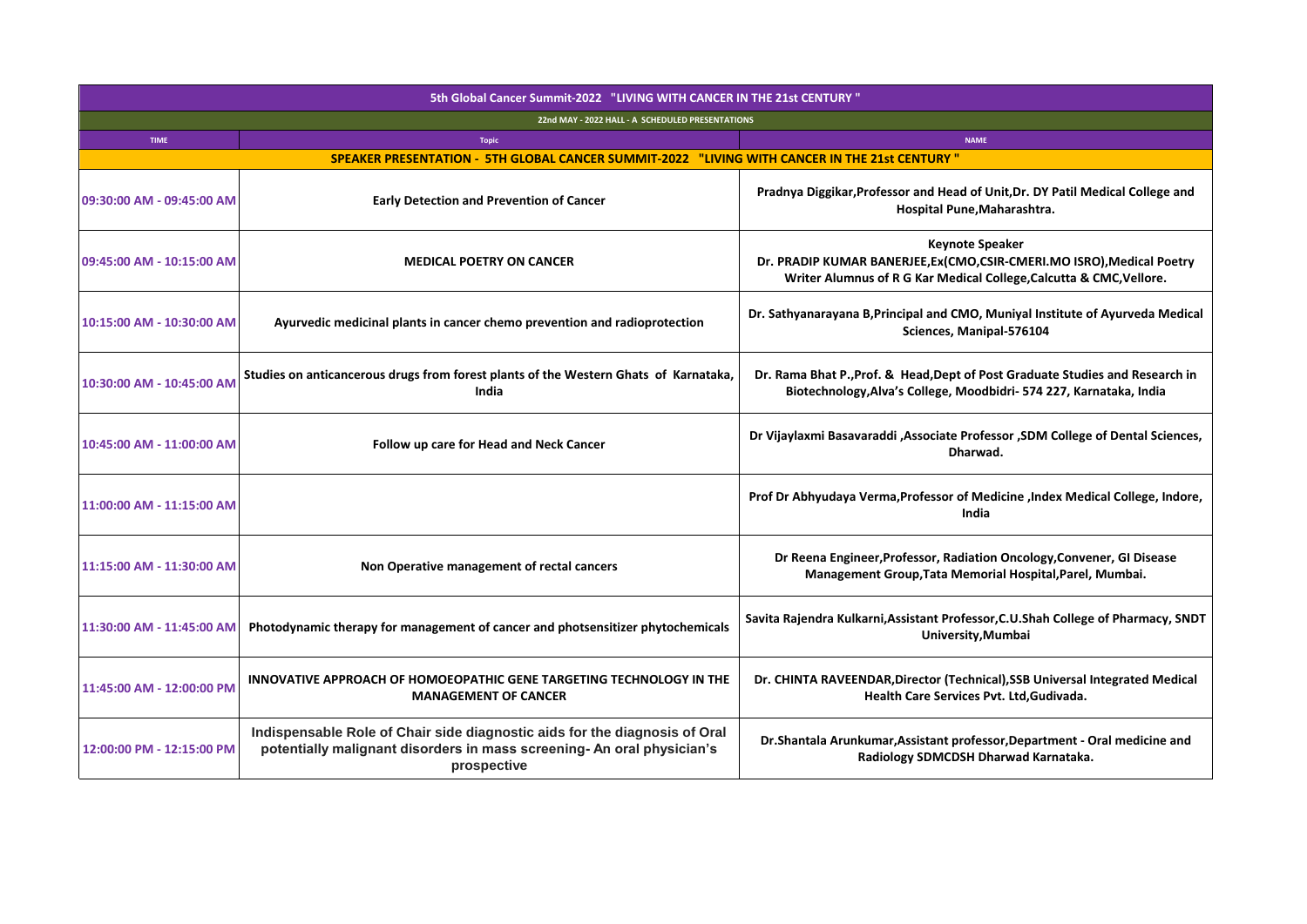| 12:15:00 PM - 12:30:00 PM                                                                  | Diagnostic radiation exposure and cancer risk                                                                                                    | Jaseemudheen M M, Assistant Professor, K S Hegde Medical Academy, NITTE<br><b>Deemed to be university Mangalore</b> |  |  |  |
|--------------------------------------------------------------------------------------------|--------------------------------------------------------------------------------------------------------------------------------------------------|---------------------------------------------------------------------------------------------------------------------|--|--|--|
| ORAL PRESENTATION - 5TH GLOBAL CANCER SUMMIT-2022 "LIVING WITH CANCER IN THE 21st CENTURY" |                                                                                                                                                  |                                                                                                                     |  |  |  |
| 12:30:00 PM - 12:40:00 PM                                                                  | Homeostaticology, latrogenicology and Salutogenicology                                                                                           | Dr.R.Vinodh Rajkumar, Physiotherapist, Anthropologist Gerontologist, Bengaluru                                      |  |  |  |
| 12:40:00 PM - 12:50:00 PM                                                                  | Anti-Neoplastic and Anti-Peroxidative Properties of Nobiletin Studied in<br>Benzo(a)Pyrene Induced Experimental Lung Cancer In Swiss Albino Mice | Dr.Kasthuri, Assistant professor, Tagore medical college and hospital<br>Rathinamangalam, Chennai.                  |  |  |  |
| 12:50:00 PM - 01:00:00 PM                                                                  | Unravelling therapeutic potential of UTX - an epigenetic target in ovarian cancer: Role<br>in conferring chemoresistance                         | Dr. Nazia Nazam, Amity Institute of Molecular Medicine and Stem Cell Research<br>(AIMMSCR) Amity University Noida   |  |  |  |
| 01:00:00 PM - 01:10:00 PM                                                                  | Targeting epigenetic regulators for MECOM dependent ovarian cancer                                                                               | Ibha Singh, Amity Institute of Molecular Medicine and Stem Cell Research<br>(AIMMSCR) Amity University Noida        |  |  |  |
| 01:10:00 PM - 01:30:00 PM                                                                  | <b>LUNCH BREAK</b>                                                                                                                               |                                                                                                                     |  |  |  |
| 01:30:00 PM - 01:40:00 PM                                                                  | Unravelling the oncogenic and prognostic role of Sirtuin 6 (HDAC) in high grade serous<br>ovarian cancer                                         | Amarnath Karna, Amity Institute of Molecular Medicine and Stem Cell Research<br>(AIMMSCR) Amity University Noida    |  |  |  |
| 01:40:00 PM - 01:50:00 PM                                                                  | MELK as a potential therapeutic target for Triple Negative Breast Cancer utilizing Drug<br><b>Repurposing Approach</b>                           | Amiya Das, Amity Institute of Molecular Medicine and Stem Cell Research<br>(AIMMSCR) Amity University Noida         |  |  |  |
| 01:50:00 PM - 02:00:00 PM                                                                  | Transcriptomic Analysis of Resistance to PD-1 Checkpoint Immunotherapy in Cutaneous<br>T Cell Lymphoma                                           | Shinjini Bandopadhyay, Biotechnology student, Amity University Kolkata                                              |  |  |  |
| 02:00:00 PM - 02:10:00 PM                                                                  | Molecular Docking and ADMET Studies of Benzimidazole Derivatives Tethered With<br><b>Isoniazid for Anti-Cancer Activity</b>                      | MEDICHARLA SRI SATYA, student, msruas, bangalore.                                                                   |  |  |  |
| 02:10:00 PM - 02:20:00 PM                                                                  | Molecular Docking and ADMET Studies of Substituted BenzeneTethered With Azole<br><b>Derivatives</b>                                              | Gandaboyana Chaitanya sai, Student, MSRUAS, Bangalore.                                                              |  |  |  |
| 02:20:00 PM - 02:30:00 PM                                                                  | <b>Molecular Docking and ADMET Studies of Benzotriazole Derivatives Tethered With</b><br><b>Isoniazid</b>                                        | Aiswariya,Post Graduate Research Scholar,MS RAMAIAH UNIVERSITY OF APPLIED<br><b>SCIENCES, Bangalore</b>             |  |  |  |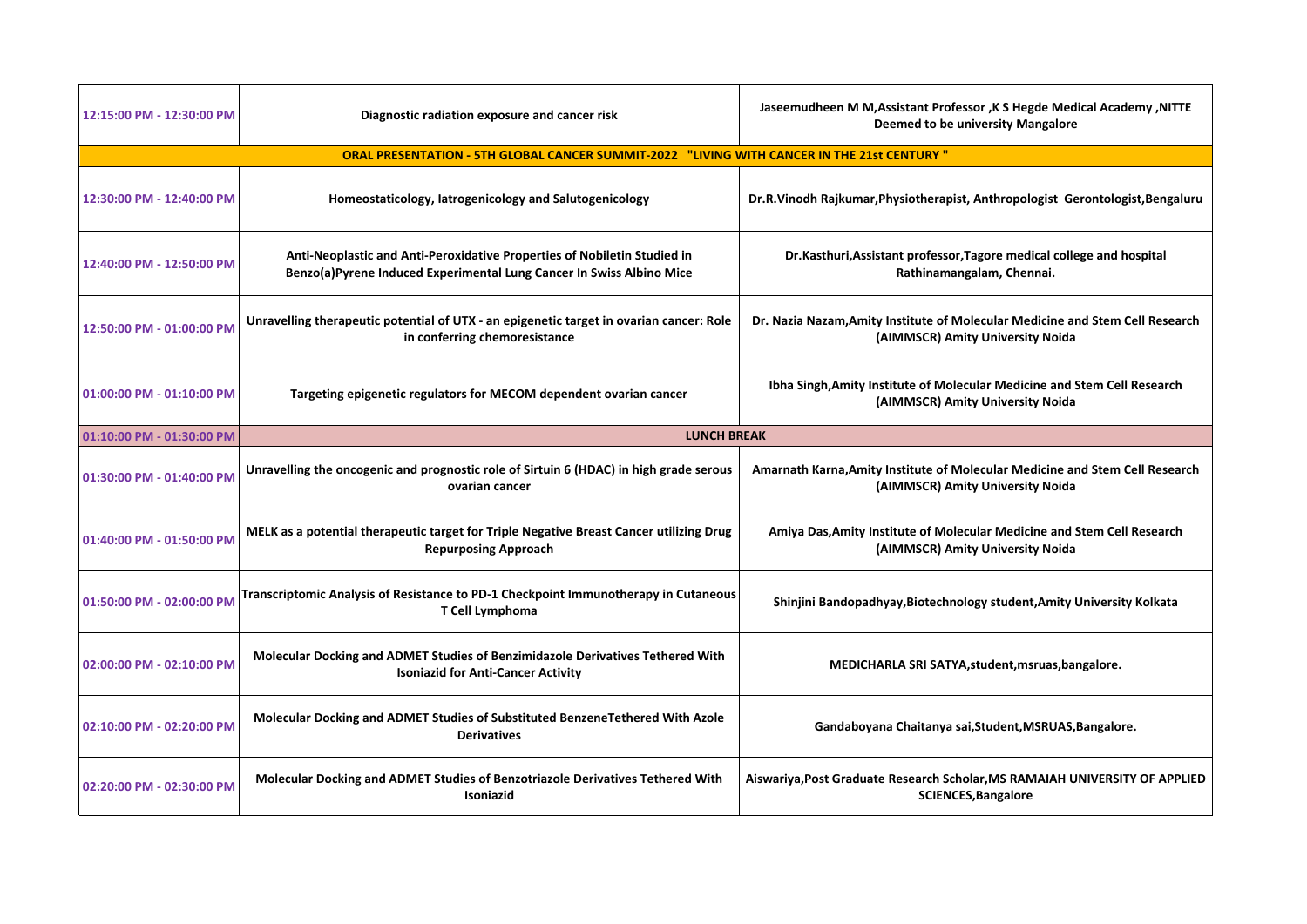| 02:30:00 PM - 02:40:00 PM | Breast cancer brain metastasis: the molecular mechanism and the role of a novel pan-<br>$TGF-\beta$ inhibitor as a potential therapy                                                                                      | Dr. Keya De Mukhopadhyay, Associate Professor, University of Engineering and<br>Management, Kolkata                                        |
|---------------------------|---------------------------------------------------------------------------------------------------------------------------------------------------------------------------------------------------------------------------|--------------------------------------------------------------------------------------------------------------------------------------------|
| 02:40:00 PM - 02:50:00 PM | Demographic, tumour and treatment characteristics of female breast cancer patients in<br>a Tertiary Cancer Centre in Kerala; Results from 2016 Hospital-Based Cancer Registry                                             | Neethu A P, Lecturer, Malabar Cancer Centre, Thalassery, Kerala, Kannur.                                                                   |
| 02:50:00 PM - 03:00:00 PM | Molecular Docking and ADMET Studies of 2-(1h-Benzotriazol-1-YI) Acetohydrazide<br><b>Containing Isatin Derivatives for Breast Cancer</b>                                                                                  | Suma B V, Assistant professor, MSRUAS, Bangalore.                                                                                          |
| 03:00:00 PM - 03:10:00 PM | Utility Of Nucleated RBCs in Critical Care Patients in a Tertiary Care Centre                                                                                                                                             | T.Mitila, Pathology, Saveetha Medical College and Hospital, Chennai.                                                                       |
| 03:10:00 PM - 03:20:00 PM | <b>CHALLENGES IN TREATMENT OF ORAL SUBMUCOUS FIBROSIS</b>                                                                                                                                                                 | Dr.Komal Gupta, Second year postgraduate, SDM College of dental sciences and<br>hospital, Dharwad.                                         |
| 03:20:00 PM - 03:30:00 PM | Evaluation of prevalence of oral premalignant and malignant lesions and its association Dr Megha Mary George, Second year postgraduate , SDM College of dental sciences<br>with tobacco use in a South Indian population. | and hospital, dharwad.                                                                                                                     |
|                           | " SPEAKER PRESENTATION - 5TH GLOBAL CANCER SUMMIT-2022 "LIVING WITH CANCER IN THE 21st CENTURY                                                                                                                            |                                                                                                                                            |
| 03:30:00 PM - 03:45:00 PM | Exploring cholesterol depletion as anticancer therapy and its applications to mitigating<br>drug resistance in cancer                                                                                                     | Prof Mandeep Kaur, Professor, Univeristy of the Witwatersrand, Johannesburg.                                                               |
|                           | ORAL PRESENTATION - 5TH GLOBAL CANCER SUMMIT-2022 "LIVING WITH CANCER IN THE 21st CENTURY"                                                                                                                                |                                                                                                                                            |
| 03:45:00 PM - 03:55:00 PM | <b>REGULATION OF GAPDH AND MITOCHONDRIAL DYNAMICS: NEW INSIGHTS TO TREAT</b><br><b>PDAC HAVING TP53 MUTANT GENE</b>                                                                                                       | Nidula Mullappilly, Researcher, Nil, palakkad                                                                                              |
| 03:55:00 PM - 04:05:00 PM | Phosphoproteomicprofiling of intestinal subtype of gastric cancer                                                                                                                                                         | Smrita Singh, Ph.D. Student, Institute of Bioinformatics, Bangalore                                                                        |
| 04:05:00 PM - 04:15:00 PM | Spurious Diarrhoea can herald bowel malignancy !                                                                                                                                                                          | Dr, Karnika Mahendiran, First year postgraduate MD General Medicine, Sri<br>Ramachandra Institute of Health Education and research.Chennai |